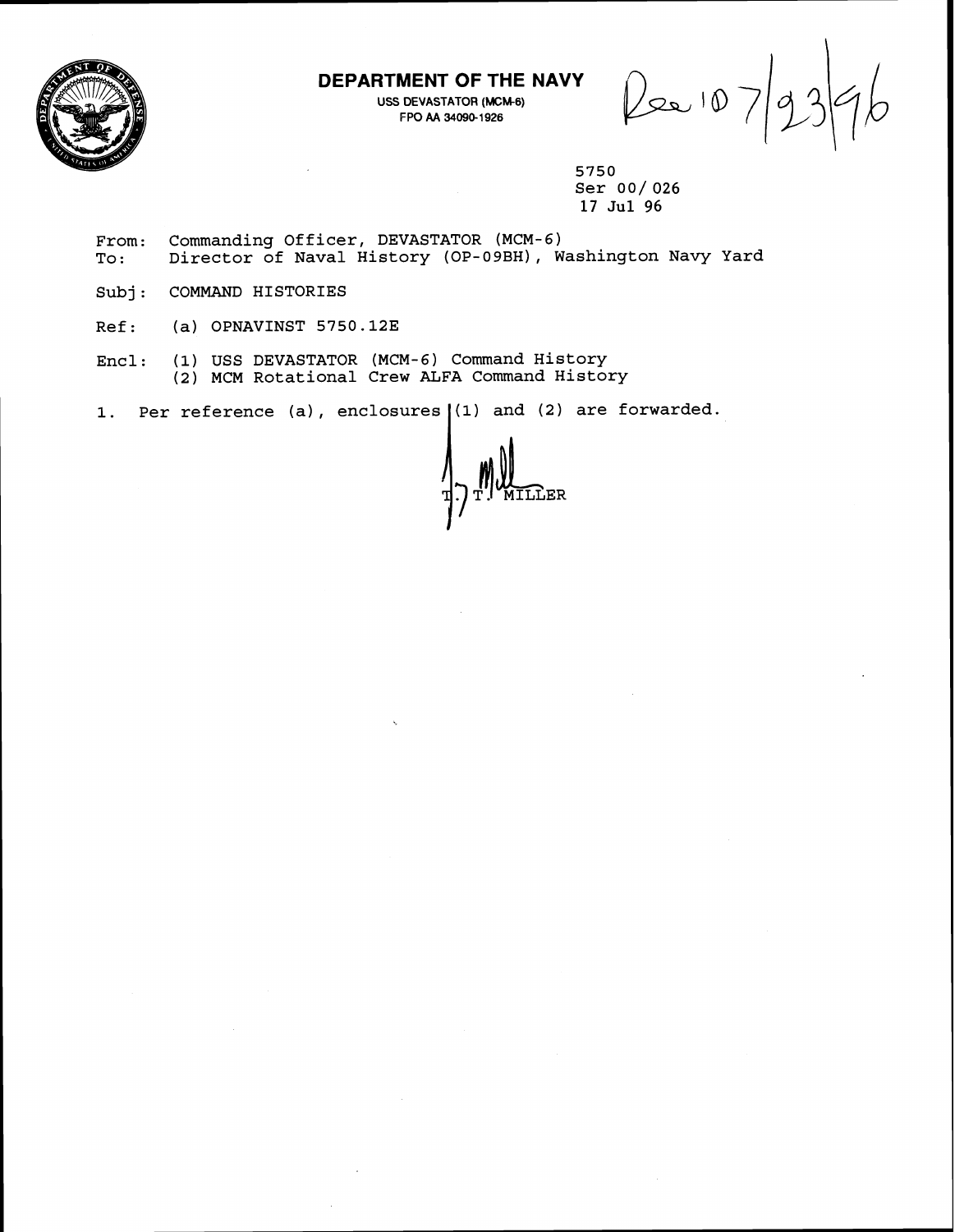#### USS DEVASTATOR (MCM-6) COMMAND HISTORY

Command Composition and Organization:

Mission: To conduct minehunt and minesweep operations against moored and bottom mines of contact, magnetic influence, acoustic influence and combination influence varieties.

Immediate Senior Command: Commander, Regional Support Group Ingleside, Texas

Name of Commanding Officer: LCDR Jeffery S. Jones 01Jan95-24Feb95 LCDR Alan C. Westphaul 24Feb95-17Nov95 LCDR T.T. Miller 17Nov95-31Dec95

Permanent Duty Station: Ingleside, TX

| 01JAN95-09JAN95 | Inport Naval Station Ingleside, TX.<br>Holiday<br>Leave and Upkeep.                                            |
|-----------------|----------------------------------------------------------------------------------------------------------------|
| 09JAN95-29JAN95 | Inport Naval Station Ingleside, TX.<br>CART II<br>Preparations.                                                |
| 30JAN95-03FEB95 | Inport Naval Station Ingleside, TX.<br>Conducted<br>CART II Inspection.                                        |
| 04FEB95-23FEB95 | Inport Naval Station Ingleside, TX.                                                                            |
| 24FEB95-24FEB95 | LCDR Alan C. Westphal assumes command                                                                          |
| 25FEB95-12MAR95 | Inport Naval Station Ingleside, TX.                                                                            |
| 13MAR95-13MAR95 | Underway Corpus Christi OPAREA for Independent<br>Ship Exercises.                                              |
| 14MAR95-14MAR95 | Inport Naval Station Ingleside, TX.<br>TSTA I<br>Preparations (DASMN).                                         |
| 15MAR95-17MAR95 | Underway Corpus Christi OPAREA for Independent<br>Ship Exercises ISO TSTA I. Returned to port<br>each evening. |
| 18MAR95-19MAR95 | Inport Naval Station Ingleside, TX.                                                                            |
| 20MAR95-21MAR95 | Underway overnight Corpus Christi OPAREA for<br>Independent Ship Exercises ISO TSTA I.                         |
| 21MAR95-23MAR95 | Underway Corpus Christi OPAREA for Independent<br>Ship Exercises ISO TSTA I. Returned to port<br>each evening. |
| 23MAR95-28MAR95 | Inport Naval Station Ingleside, TX. TSTA I<br>Preparations (ETG).                                              |
| 29MAR95-31MAR95 | Underway overnight Corpus Christi OPAREA for<br>Independent Ship Exercises ISO TSTA I (ETG).                   |
| 01APR95-02APR95 | Inport Naval Station Ingleside, TX.                                                                            |
| 03APR95-05APR95 | Underway overnight Corpus Christi OPAREA ISO<br>TSTA I (ETG).                                                  |
| 06APR95-10APR95 | Inport Naval Station Ingleside, TX.<br>TSTA I<br>Preparations (FTG/MIW).                                       |
| 11APR95-11APR95 | Underway Corpus Christi OPAREA for Independent<br>Ship Exercises ISO TSTA I (MIW).                             |
| 12APR95-12APR95 | Inport Naval Station Ingleside, TX. Conducted                                                                  |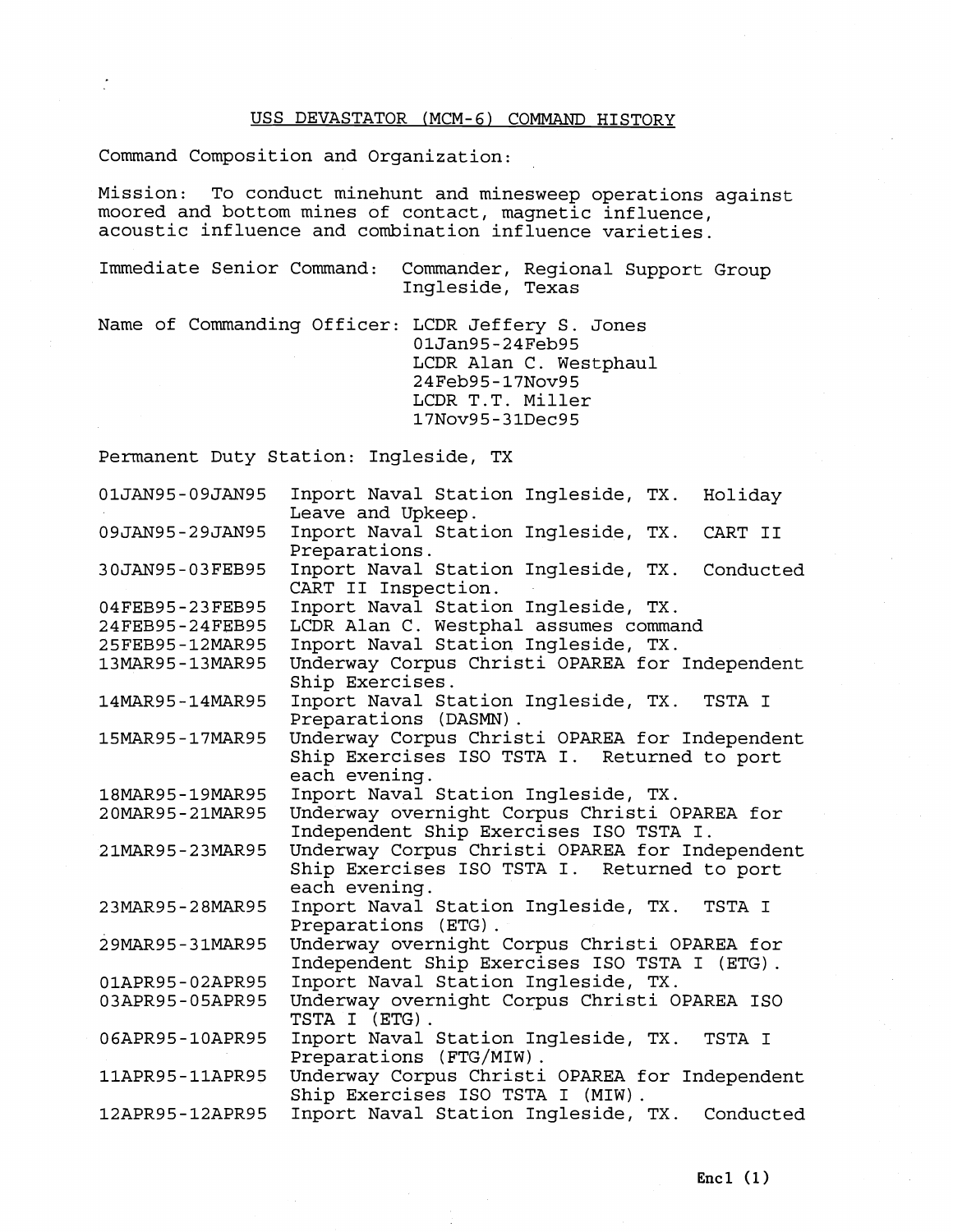# BECCE drills IS0 TSTA I (ETG) .

| 13APR95-14APR95 | Underway overnight Corpus Christi OPAREA for     |
|-----------------|--------------------------------------------------|
|                 | Independent Ship Exercises ISO TSTA I (MIW).     |
| 15APR95-18APR95 | Inport Naval Station Ingleside, TX.<br>TSTA II   |
|                 | Preparations (FTG/MIW).                          |
| 19APR95-21APR95 | Underway Corpus Christi OPAREA for Independent   |
|                 | Ship Exercises ISO TSTA II (MIW).                |
| 22APR95-25APR95 | Inport Naval Station Ingleside, TX.<br>TSTA II   |
|                 | Preparations (ETG).                              |
| 26APR95-27APR95 | Underway Corpus Christi OPAREA for Independent   |
|                 | Ship Exercises ISO TSTA II (ETG).                |
| 29APR95-17MAY95 | Inport Naval Station Ingleside, TX.<br>OPPE      |
|                 | Preparations begin. IMAV conducted.              |
| 18MAY95-18MAY95 | Inport Naval Station Ingleside, TX.<br>Conducted |
|                 | fast cruise.                                     |
| 19MAY95-19MAY95 | Underway Corpus Christi OPAREA for Independent   |
|                 | Ship Exercises ISO TSTA III (ETG). Continued     |
|                 | OPPE Preparations.                               |
| 20MAY95-23MAY95 | Inport Naval Station Ingleside, TX. Continued    |
|                 | OPPE Preparations.                               |
| 24MAY95-24MAY95 | Underway Corpus Christi OPAREA for Independent   |
|                 | Ship Exercises ISO TSTA III (ETG). Continued     |
|                 | OPPE Preparations.                               |
| 25MAY95-31MAY95 | Inport Naval Station Ingleside, TX. Continued    |
|                 | OPPE Preparations.                               |
| 01JUN95-01JUN95 | Underway Corpus Christi OPAREA for Independent   |
|                 | Ship Exercises ISO OPPE Rehearsal. Continued     |
|                 | OPPE Preparations.                               |
| 02JUN95-07JUN95 | Inport Naval Station Ingleside, TX. Final        |
|                 | OPPE Preparations.                               |
| 08JUN95-08JUN95 | Underway Corpus Christi OPAREA for Independent   |
|                 | Ship Exercises ISO final OPPE preparations.      |
| 09JUN95-11JUN95 | Inport Naval Station Ingleside, TX. Continued    |
|                 | OPPE preparations.                               |
| 11JUN95-13JUN95 | Inport Naval Station Ingleside, TX. Final OPPE   |
|                 |                                                  |
|                 | preparations.                                    |
| 14JUN95-14JUN95 | Underway Corpus Christi OPAREA for Independent   |
|                 | Ship Exercises ISO OPPE.                         |
| 15JUN95-16JUN95 | Inport Naval Station Ingleside, TX. OPPE         |
|                 | Concluded.                                       |
| 17JUN95-28JUN95 | Inport Naval Station Ingleside, TX.              |
| 29JUN95-02JUL95 | Underway, enroute Key West, FL.                  |
| 03JUL95-04JUL95 | Inport Naval Station Key West, FL. Refueled.     |
| 05JUL95-07JUL95 | Underway, enroute Moorhead City, NC.             |
| 08JUL95-08JUL95 | Inport Moorhead City, NC. Conducted              |
|                 | Preparations for JTFEX 95-3. Refueled.           |
| 08JUL95-12JUL95 | Underway Cherry Point OPAREA - JTFEX 95-3.       |
| 12JUL95-13JUL95 | Underway, enroute Charleston, SC.                |
| 13JUL95-14JUL95 | Inport Naval Weapons Station, Charleston, SC.    |
|                 | Magnetic Material Offload. Refueled.             |
| 14JUL95-14JUL95 | Shifted to Pier Yankee Degaussing Cradle,        |
|                 | Naval Station Charleston, SC.                    |
| 14JUL95-17JUL95 | Inport Naval Station, Charleston, SC.            |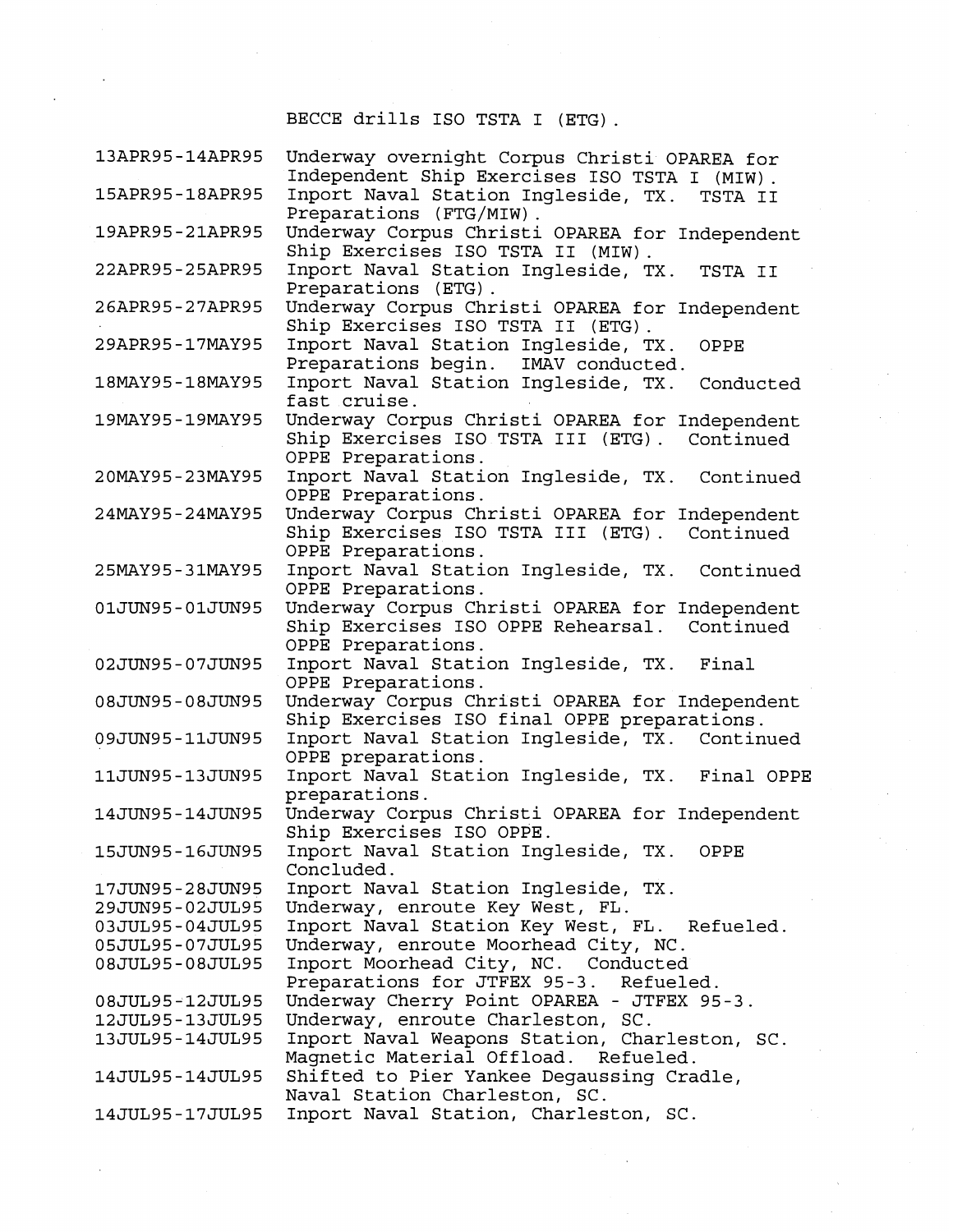| 17JUL95-17JUL95                    | Conducted degaussing runs at Charleston Magnetic<br>Silencing Facility Cooper River Range. Returned<br>to Naval Weapons Station, Charleston, SC.<br>Conducted Magnetic Material onload. Refueled. |
|------------------------------------|---------------------------------------------------------------------------------------------------------------------------------------------------------------------------------------------------|
| 18JUL95-20JUL95<br>20JUL95-23JUL95 | Underway, enroute Freeport, Bahamas.<br>Inport Freeport, Bahamas. Liberty Port for<br>entire crew. Refueled.                                                                                      |
| 23JUL95-24JUL95<br>24JUL95-24JUL95 | Underway, enroute Key West, FL.<br>Inport Naval Station Key West, FL.<br>Refueled.                                                                                                                |
| 24JUL95-28JUL95                    | Underway, enroute Ingleside, TX.                                                                                                                                                                  |
| 28JUL95-02JUL95                    | Inport Naval Station Ingleside, TX.<br>Conducted<br>IMAV.                                                                                                                                         |
| 02AUG95-02AUG95                    | Inport Naval Station Ingleside, TX.<br>Conducted<br>Environmental Health Survey.                                                                                                                  |
| 02AUG95-15AUG95                    | Inport Naval Station Ingleside, TX.<br>Continued<br>IMAV.                                                                                                                                         |
| 16AUG95-16AUG95                    | Underway Corpus Christi OPAREA for Independent<br>Ship Exercises ISO Mine Warfare.                                                                                                                |
| 17AUG95-22AUG95                    | Inport Naval Station Ingleside, TX.<br>Continued<br>MIW Training.                                                                                                                                 |
| 23AUG95-24AUG95                    | Inport Naval Station Ingleside, TX.<br>Conducted<br>LMA Assist.                                                                                                                                   |
| 25AUG95-25AUG95                    | Underway Corpus Christi OPAREA for Independent<br>Ship Exercises ISO Mine Warfare Training.                                                                                                       |
| 26AUG95-28AUG95                    | Inport Naval Station Ingleside, TX. Continued<br>Inport MIW Training.                                                                                                                             |
| 29AUG95-31AUG95                    | Underway Corpus Christi OPAREA ISO MIW Training<br>(TSTA IV). Commenced MRCI Preparations.<br>Returned to port each evening.                                                                      |
| 01SEP95-04SEP95                    | Inport Naval Station Ingleside, TX.<br>Continued<br>MRCI Preparations.                                                                                                                            |
| 05SEP95-06SEP95                    | Underway Corpus Christi OPAREA ISO TSTA IV.<br>Continued MRCI Preparations.                                                                                                                       |
| 07SEP95-07SEP95                    | Inport Naval Station Ingleside, TX ISO TSTS IV.<br>Continued MRCI Preparations.                                                                                                                   |
| 08SEP95-08SEP95                    | Underway Corpus Christi OPAREA ISO TSTA IV.<br>Continued MRCI Preparations.                                                                                                                       |
| 09SEP95-10SEP95                    | Inport Naval Station Ingleside, TX.                                                                                                                                                               |
| 11SEP95-11SEP95                    | Underway Corpus Christi OPAREA ISO TSTA IV.<br>Continued MRCI Preparations                                                                                                                        |
| 12SEP95-12SEP95                    | Inport Naval Station Ingleside, TX.                                                                                                                                                               |
| 13SEP95-14SEP95                    | Underway Corpus Christi OPAREA ISO TSTA IV.<br>Continued MRCI Preparations. Returned to port                                                                                                      |
|                                    | each evening.                                                                                                                                                                                     |
| 15SEP95-17SEP95<br>18SEP95-19SEP95 | Inport Naval Station Ingleside, TX.<br>Underway Corpus Christi OPAREA ISO TSTA IV.                                                                                                                |
|                                    | Continued MRCI Preparations. Returned to port<br>each evening.                                                                                                                                    |
| 19SEP95-20SEP95                    | Underway Corpus Christi OPAREA ISO TSTA IV.<br>Continued MRCI Preparations. Anchored overnight.                                                                                                   |
| 20SEP95-21SEP95                    | Underway Corpus Christi OPAREA ISO TSTA IV.<br>Continued MRCI Preparations. Returned to port                                                                                                      |
| 22SEP95-27SEP95                    | each evening.<br>Inport Naval Station Ingleside, TX.                                                                                                                                              |

 $\frac{1}{2} \left( \frac{1}{2} \right)$ 

 $\epsilon$ 

 $\hat{\mathbf{v}}$ 

 $\overline{a}$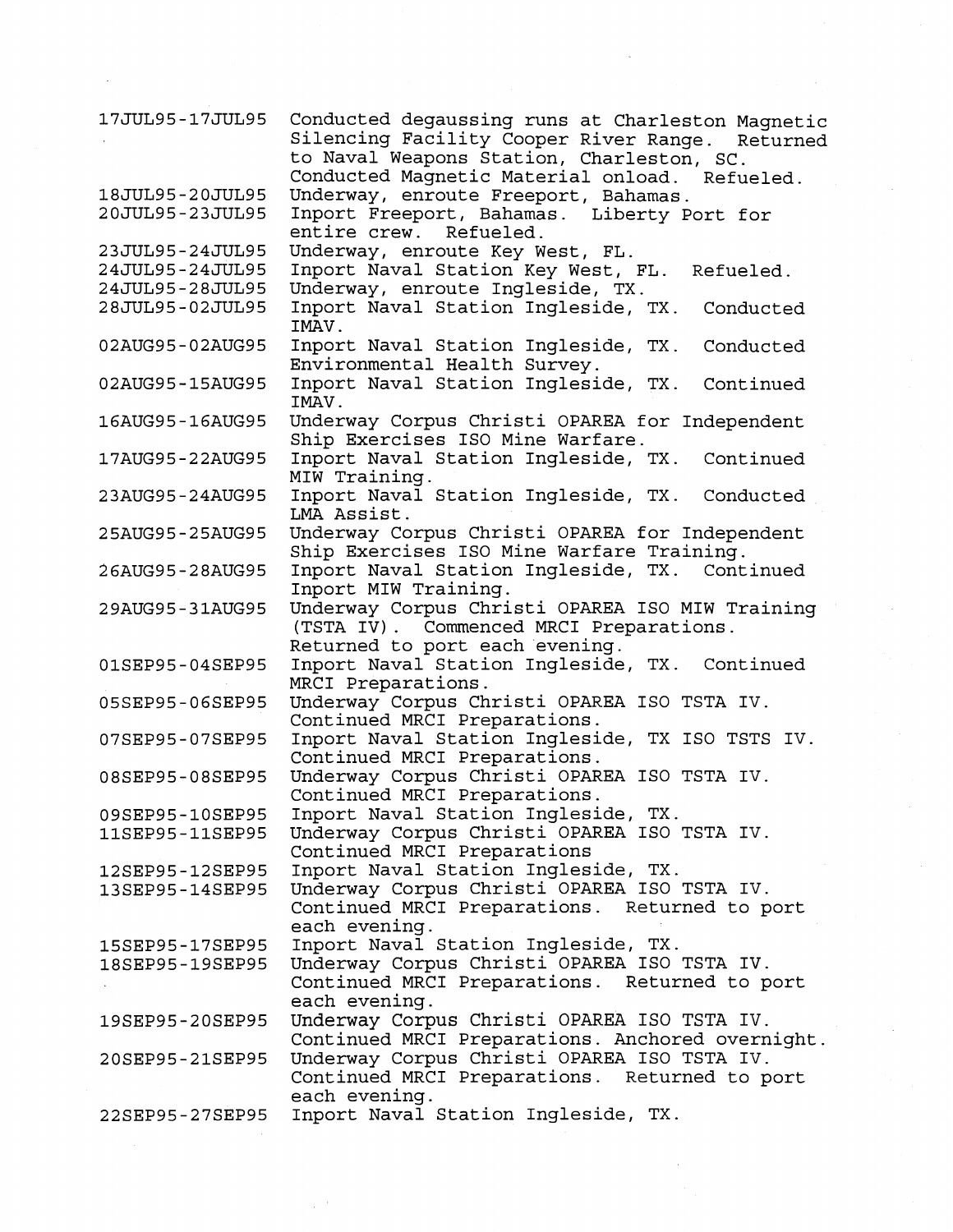| 28SEP95-28SEP95 | Underway Corpus Christi OPAREA. Final MRCI<br>Preparations.                                                   |
|-----------------|---------------------------------------------------------------------------------------------------------------|
| 29SEP95-30SEP95 | Inport Naval Station Ingleside, TX.                                                                           |
| 010CT95-020CT95 | Inport Naval Station Ingleside, TX.                                                                           |
| 030CT95-070CT95 | Underway Corpus Christi OPAREA. MRCI Inspection<br>conducted.                                                 |
| 080CT95-01NOV95 | Inport Naval Station Ingleside, TX. Conducted<br>Drivetrain Installation.                                     |
| 02NOV95-04NOV95 | Underway Corpus Christi OPAREA ISO Independent<br>Ship Exercises. Tested Drivetrain Installation.             |
| 05NOV95-06NOV95 | Inport Naval Station Ingleside, TX. LMA<br>Preparations.                                                      |
| 07NOV95-09NOV95 | Underway Corpus Christi OPAREA ISO Independent<br>Ship Exercises.                                             |
| 10NOV95-13NOV95 | Inport Naval Station Ingleside, TX. Final LMA<br>Inspection Preparations conducted.                           |
| 14NOV95-15NOV95 | Inport Naval Station Ingleside, TX. Logistics<br>Management Assist (LMA) Inspection Conducted.                |
| 16NOV95-16NOV95 | Inport Naval Station Ingleside, TX. Commenced<br>ship turnover with MCM Rotational Crew Alfa.                 |
| 17NOV95-17NOV95 | Inport Naval Station Ingleside, TX. MCM<br>Rotational Crew Alfa assumes command of USS<br>DEVASTATOR (MCM 6). |
| 17NOV95-06DEC95 | Inport Naval Station Ingleside, TX.                                                                           |
| 07DEC95-08DEC95 | Underway Corpus Christi OPAREA. Local<br>operations.                                                          |
| 09DEC95-10DEC95 | Inport Naval Station Ingleside, TX.                                                                           |
| 11DEC95-15DEC95 | Underway Corpus Christi OPAREA. LTT conducted.                                                                |
| 16DEC95-31DEC95 | Inport Naval Station Ingleside, TX. Holiday<br>standdown.                                                     |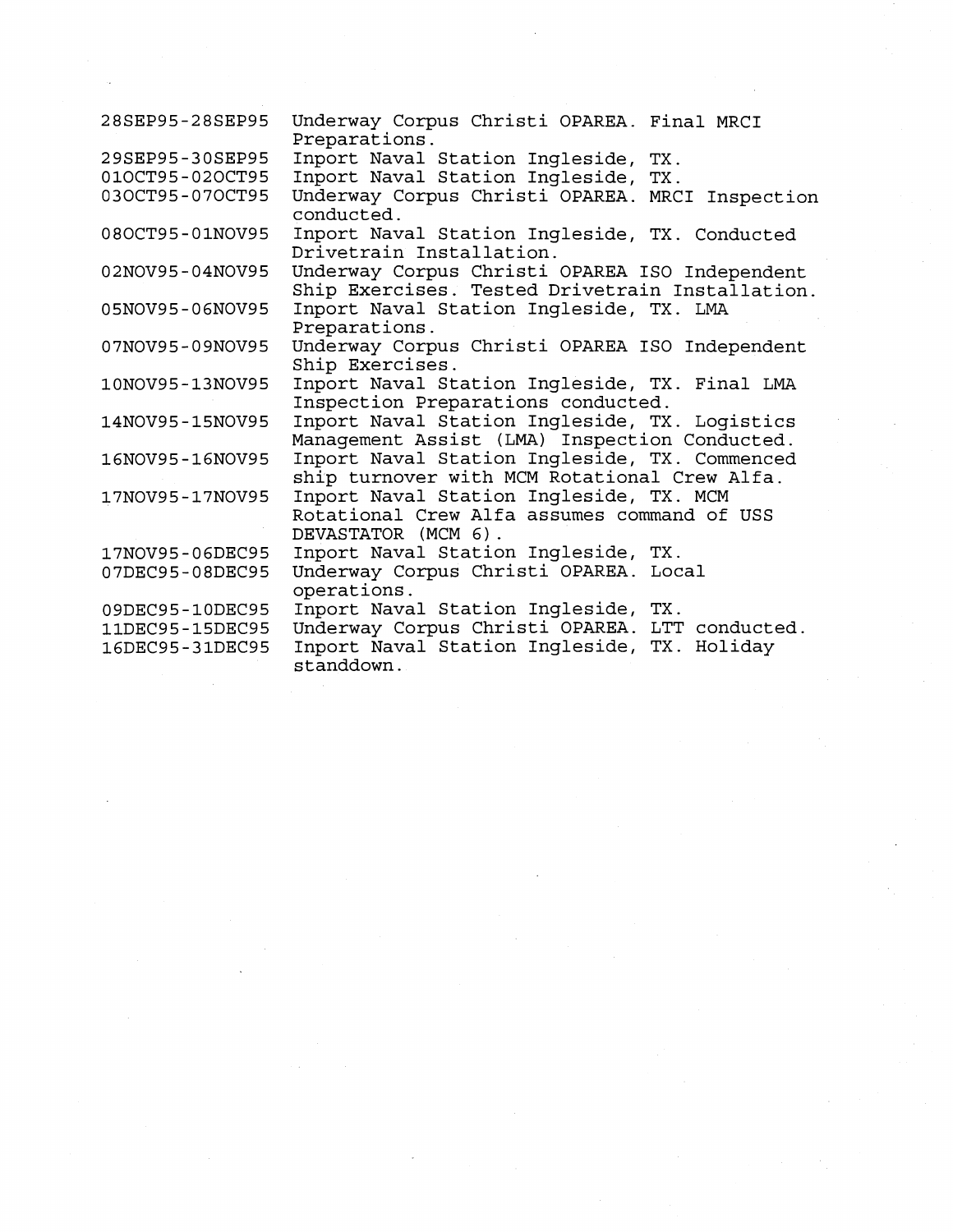#### **NARRATIVE**

USS DEVASTATOR (MCM- **6)** began the new year with preparations for the CART I1 inspection. During this period, extensive firefighting and damage control team training was conducted with the eye on OPPE in the future. Once CART I1 was completed and all discrepancies documented, the crew stood ready to face TSTA I-IV, training cycles designed to prepare the ship for both the OPPE and MRCI inspections. Before these cycles could begin, however, DEVASTATOR held a change of command ceremony February 24th in which LCDR Alan C. Westphal relieved LCDR Jeffery S. Jones of command of MCM Rotational Crew Foxtrot embarked onboard DEVASTATOR.

When March arrived shortly thereafter, the crew spent the month getting underway in the Corpus Christi OPAREA conducting TSTA I for DASMN and ETG training. Though the ship returned to port each evening the majority of the time, these training evolutions proved invaluable in bringing the crew one step closer to their goals of a successful OPPE and MRCI. TSTA I lasted until mid-April and was immediately followed by TSTA 11, a training cycle that focused on MIW mission areas for the first half and Engineering proficiency areas the second. Once again, the crew would spend the rest of the month in and out of port conducting various drills to increase their efficiency in both these mission areas.

The month of May meant a slight break for the crew and ship with a three week IMAV. During this time, several pieces of equipment were repaired, long overdue maintenance accomplished, and crewmembers were sent to Damage Control Team Training school. IMAV passed quickly, and the crew began TSTA I11 with final preparations being conducted for the upcoming OPPE. During this period, The ship would get underway for the Corpus Christi OPAREA to conduct numerous engineering evolutions and casualty controls drills. The Operational Propulsion Plant Exam was finally held **13-16** June with all Propulsion Examining Board requirements satisfactorily met with an overall adjective grade of "GOOD". This grade proved to be "the most successful OPPE in Squadron Three history." With OPPE successfully behind them, the crew of the DEVASTATOR was given two weeks INPORT for rest and recuperation before getting underway again.

July proved a very hectic but momentous month for the ship. On 28 June, DEVASTATOR sailed for the Cherry Point, NC, OPAREA to conduct JTFEX 95-3 with the AMERICA Battle Group and the WASP ARG. Following a brief stay in Key West, FL for refueling and the 4th of July weekend, the ship arrived in Morehead City, NC for more brief refueling and a stores onload. An EODMU **6** MCM detachment was also embarked at this time. DEVASTATOR then proceeded to the Cherry Point OPAREA where, once on station with USS AVENGER (MCM l), DEVASTATOR was tasked to clear a simulated mine danger area. Once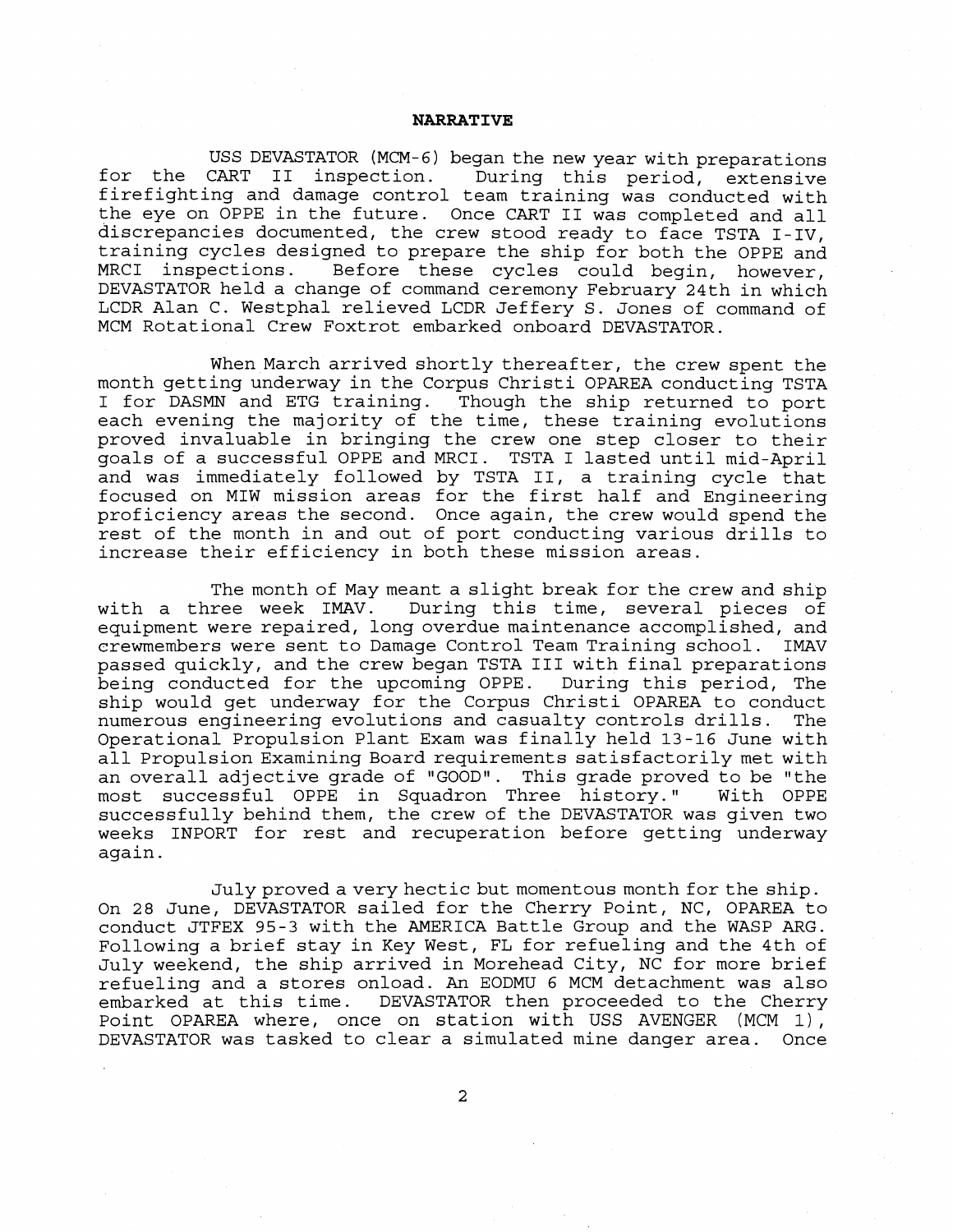exercise clearance objectives were achieved with the DEVASTATOR finding 11 of 13 possible mines for a mission completion percentage of 85%, the ship departed the exercise and proceeded to Charleston,<br>S.C. for degaussing. DEVASTATOR spent a week in Charleston DEVASTATOR spent a week in Charleston conducting stray magnetic field tests at the Naval Station, as well as proceeding to the Charleston Magnetic Silencing Facility Cooper River Range for further degaussing runs.

Once degaussing was successfully completed, DEVASTATOR sailed for Freeport, Bahamas for a port visit and crew recuperation. Freeport lived up to its reputation for beautiful beaches and great activities and provided the crew with three full days of much needed rest and relaxation. Following the port visit, DEVASTATOR got underway from Freeport heading for Ingleside, TX with a brief stop in Key West for stores and refueling. DEVASTATOR returned to Naval Station Ingleside, TX where the crew experienced three weeks INPORT to begin preparations for her final two hurdles: LMA and During this time, MCM Squadron Three was disbanded and DEVASTATOR came under the cognizance of Regional Support Group Ingleside.

An LMA assist visit was held in the latter part of August to document discrepancies before the actual LMA to be held in mid-<br>October. Once this assist visit was completed, the ship Once this assist visit was completed, the ship immediately commenced TSTA IV training with FTG DET Ingleside. TSTA IV consisted of four intense weeks of MIW training in<br>preparation for MRCI to be held the first week of October. The preparation for MRCI to be held the first week of October. crew was given one final week after TSTA IV to fix any last discrepancies before tackling the MRCI Inspection. Readiness Certification Inspection (MRCI) was yet another chance to excel for the crew of DEVASTATOR. The inspection was held from 030CT95-070CT95. Despite inclement weather conditions, MRCI was a total success with all mission areas successfully completed.

After the inspection, the crew enjoyed an entire month of relaxation and recuperation before making final preparations for the LMA Inspection and Crew turnover with MCM Rotational Crew Alfa.<br>During this INPORT period, an important drivetrain During this INPORT period, an important drivetrain installation/alteration occurred on the ship's drivetrain. The crew would also undergo one final underway period to test the new drivetrain installation and for some final underway training during this period.

The Logistics Material Assist Inspection occurred 14-15 November. The crew passed this final hurdle with flying colors, earning a 90% or above in all areas evaluated and meeting the final<br>requirement for the Battle Efficiency Award. Immediately after requirement for the Battle Efficiency Award. this inspection, USS DEVASTATOR (MCM 6) was turned over from MCM Rotational Crew FOXTROT to MCM Rotational Crew Alfa on 17 November 1995.

3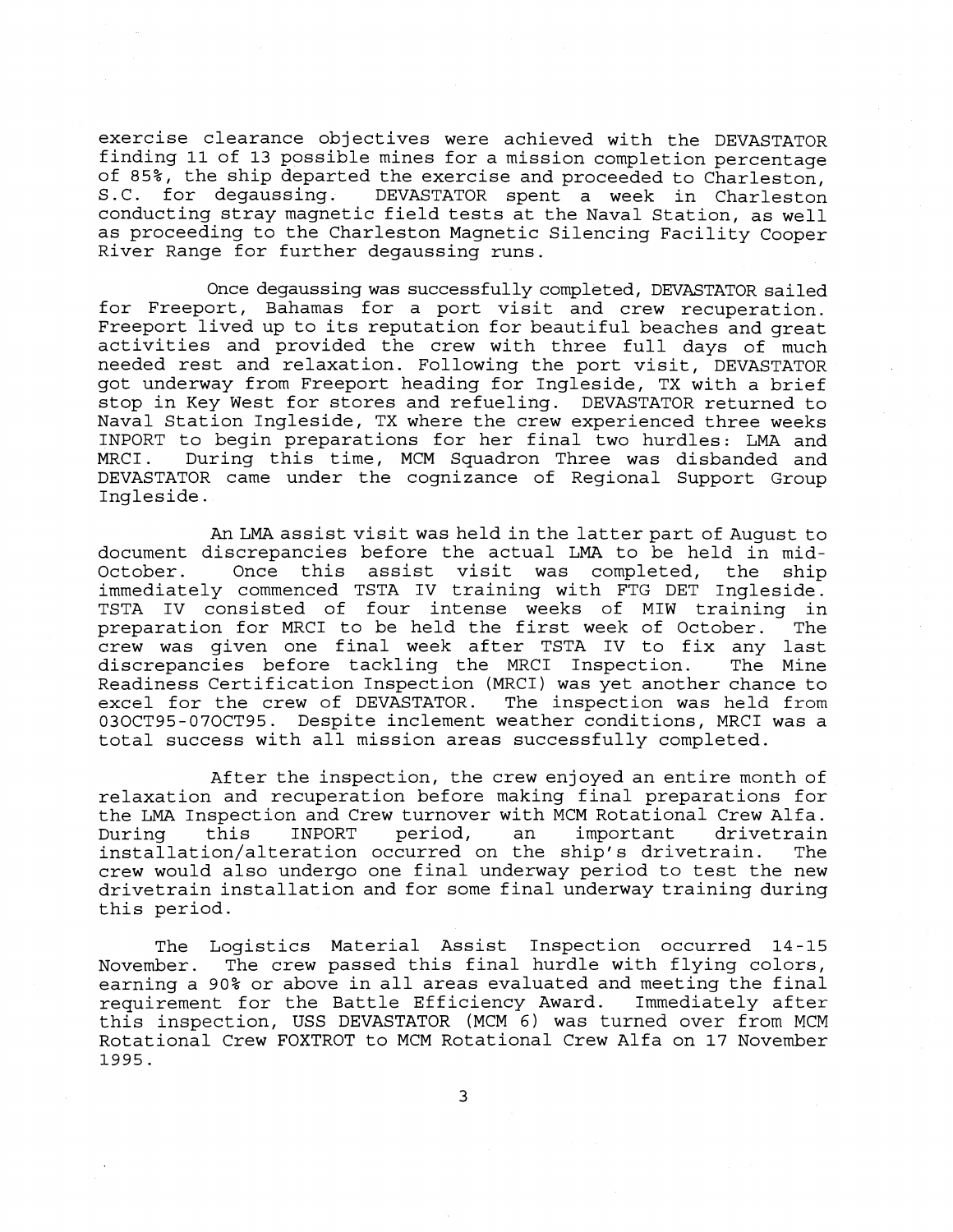DEVASTATOR remained in port for the remainder of the month of November. On the 7th of December, DEVASTATOR got underway to conduct minesweep operations off the coast of Corpus Christi and remained underway until the evening of the 8th.

DEVASTATOR got underway only one more time for the year of 1995, from the morning of the 11th until the evening of the 15th, to conduct Limited Team Training (LTT). Following LTT, DEVASTATOR went on a holiday standown for the remainder of the year.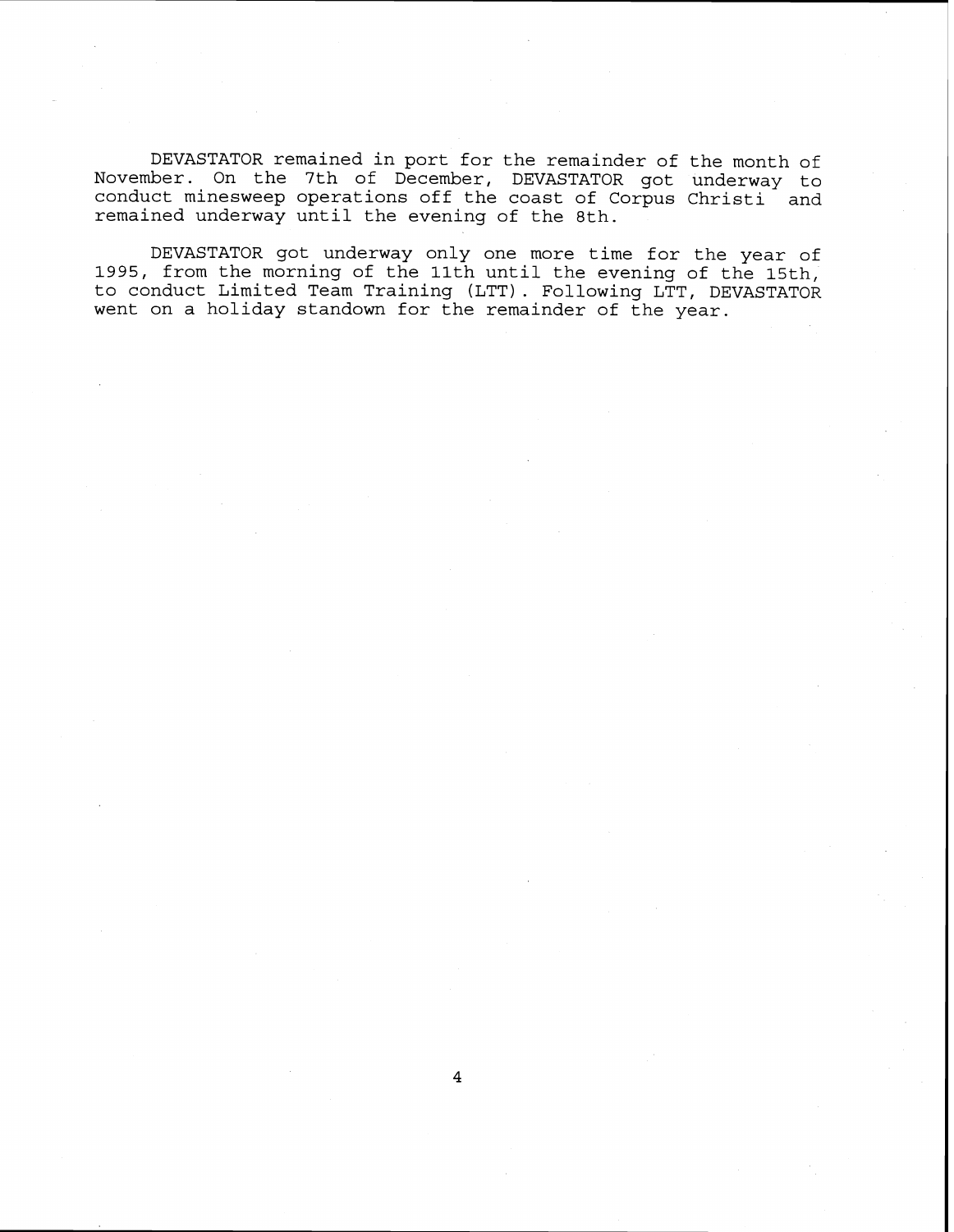## MCM ROTATIONAL CREW ALFA COMMAND HISTORY

Command Composition and Organization:

Mission: To conduct minehunt and minesweep operations against moored and bottom mines of contact, magnetic influence, acoustic influence and combination influence varities.

Immediate Senior Command: Mine Countermeasures Group THREE

Name of Commanding Officer: LCDR T.T. Miller 01Jan95-31Dec95

Permanent Duty Station: Ingleside, TX.

| 01JAN95-08JAN95 | Underway Corpus Christi OPAREA. Final MRCI<br>Preparations.                                   |
|-----------------|-----------------------------------------------------------------------------------------------|
| 09JAN95-13JAN95 | Underway Corpus Christi OPAREA. MRCI Inspection<br>conducted.                                 |
| 14JAN95-19JAN95 | Inport Naval Station Ingleside, TX.                                                           |
| 20JAN95-20JAN95 | Inport Naval Station Ingleside, TX. Commenced<br>ship turnover with MCM Rotational Crew Echo. |
| 21JAN95-21JAN95 | Inport Naval Station Ingleside, TX. MCM                                                       |
|                 | Rotational Crew Echo assumes command of USS<br>SENTRY (MCM 3).                                |
| 22JAN95-28FEB95 | Inport Naval Station Ingleside, TX. MCM                                                       |
|                 | Rotational Crew Alfa in standdown for training<br>cycle.                                      |
| 01MAR95-01MAR95 | Enroute to Sasebo, Japan for ship turnover.                                                   |
| 02MAR95-03MAR95 | Inport Sasebo, Japan. Commenced ship turnover                                                 |
|                 | with MCM Rotational Crew Golf.                                                                |
| 04MAR95-04MAR95 | Inport Sasebo, Japan. MCM Rotational Crew Alfa<br>assumes command of USS GUARDIAN (MCM 5).    |
| 05MAR95-01APR95 | Inport Sasebo, Japan. Making preparations and                                                 |
|                 | repairs for upcoming deployment.                                                              |
| 02APR95-03APR95 | Underway Sasebo OPAREA. Forced to retutn to port<br>due to engine problems.                   |
| 04APR95-10APR95 | Inport Sasebo, Japan for minor engine repairs<br>and upkeep.                                  |
| 11APR95-12APR95 | Underway enrote to Chinhae, South Korea.                                                      |
| 12APR95-23APR95 | Underway Chinhae OPAREA. Conducting minehunt                                                  |
|                 | and minesweep exercises with ROK Navy.                                                        |
| 24APR95-06MAY95 | Inport Sasebo, Japan.                                                                         |
| 07MAY95-10MAY95 | Underway enroute to Ulsan, South Korea.                                                       |
|                 | Conducting minehunt exercises.                                                                |
| 10MAY95-11MAY95 | Underway enroute to Pohang, South Korea.                                                      |
| 12MAY95-14MAY95 | Inport Pohang, South Korea. Crew granted                                                      |
|                 | liberty.                                                                                      |
| 15MAY95-19MAY95 | Underway Pohang OPAREA. Conducting minehunt                                                   |
|                 | exercises.                                                                                    |
| 19MAY95-25MAY95 | Underway enroute to Yokosuka, Japan.                                                          |
| 25MAY95-31MAY95 | Inport Yokosuka, Japan. Upkeep.                                                               |
| 01JUN95-29JUN95 | Inport Yokosuka, Japan. GUARDIAN in Restricted                                                |
|                 | Availability (RAV) for repairs.                                                               |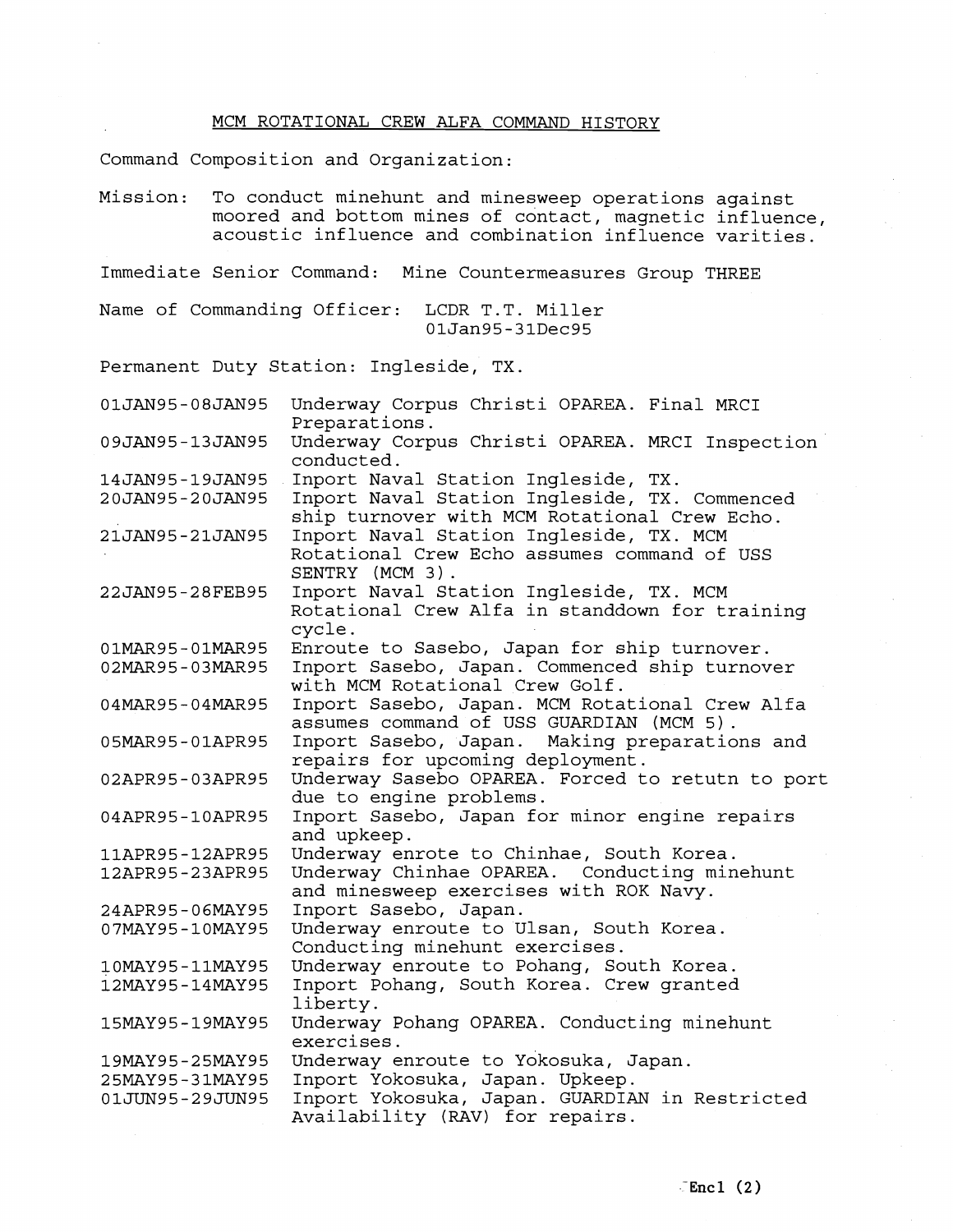| 30JUN95-02JUL95<br>02JUL95-03JUL95 | Underway enroute to Kochi, Japan.<br>Inport Kochi, Japan. Crew granted liberty, ship<br>tours conducted, ship visit by Mayor of Kochi.              |
|------------------------------------|-----------------------------------------------------------------------------------------------------------------------------------------------------|
| 04JUL95-06JUL95<br>07JUL95-11JUL95 | Underway enroute to Pohang, South Korea OPAREA.<br>Underway Pohang OPAREA. EXERCISE FREEDOM BANNER<br>95 conducted.                                 |
| 11JUL95-12JUL95                    | Underway enroute to Sasebo, Japan.                                                                                                                  |
| 12JUL95-25JUL95                    | Inport Sasebo, Japan. Conducting ECC drills,<br>making preparations for upcoming OPPE.                                                              |
| 26JUL95-28JUL95                    | Underway Sasebo OPAREA. Preparing for OPPE, op-<br>testing new engine.                                                                              |
| 29JUL95-02AUG95                    | Inport Sasebo, Japan. Making final preparations<br>for OPPE.                                                                                        |
| 03AUG95-04AUG95                    | Underway Sasebo OPAREA. OPPE inspection<br>commences, BEF onboard.                                                                                  |
| 05AUG95-09AUG95                    | Inport Sasebo, Japan. Making preparations for<br>ship turnover.                                                                                     |
| 10AUG95-10AUG95                    | Underway Sasebo OPAREA. Turnover cruise<br>conducted with members of MCM Rotational Crew<br>Delta, Swinging Ship Navigation Exercises<br>conducted. |
| 11AUG95-12AUG95                    | Inport Sasebo, Japan.                                                                                                                               |
| 13AUG95-16AUG95                    | Inport Sasebo, Japan. Commenced ship turnover<br>with MCM Rotational Crew Delta.                                                                    |
| 16AUG95-16AUG95                    | Inport Sasebo, Japan. MCM Rotational Crew Alfa<br>assumes command of USS GUARDIAN (MCM 5).                                                          |
| 17AUG95-18AUG95                    | MCM Rotational Crew Alfa departs for homeport,<br>Naval Station Ingleside, TX.                                                                      |
| 19AUG95-15NOV95                    | Inport Naval Station Ingleside, TX. Crew<br>standdown and training cycle conducted.                                                                 |
| 16NOV95-17NOV95                    | Inport Naval Station Ingleside, TX. Commenced<br>ship turnover with MCM Rotational Crew Foxtrot.                                                    |
| 17NOV95-17NOV95                    | Inport Naval Station Ingleside, TX. MCM<br>Rotational Crew Alfa assumes command of USS<br>DEVASTATOR (MCM 6).                                       |
| 18NOV95-06DEC95                    | Inport Naval Station Ingleside, TX.                                                                                                                 |
| 07DEC95-08DEC95                    | Underway Corpus Christi OPAREA. Local<br>operations.                                                                                                |
| 09DEC95-10DEC95                    | Inport Naval Station Ingleside, TX.                                                                                                                 |
| 11DEC95-15DEC95                    | Underway Corpus Christi OPAREA. LTT conducted.                                                                                                      |
| 16DEC95-31DEC95                    | Inport Naval Station Ingleside, TX. Holiday<br>standdown.                                                                                           |

 $\epsilon$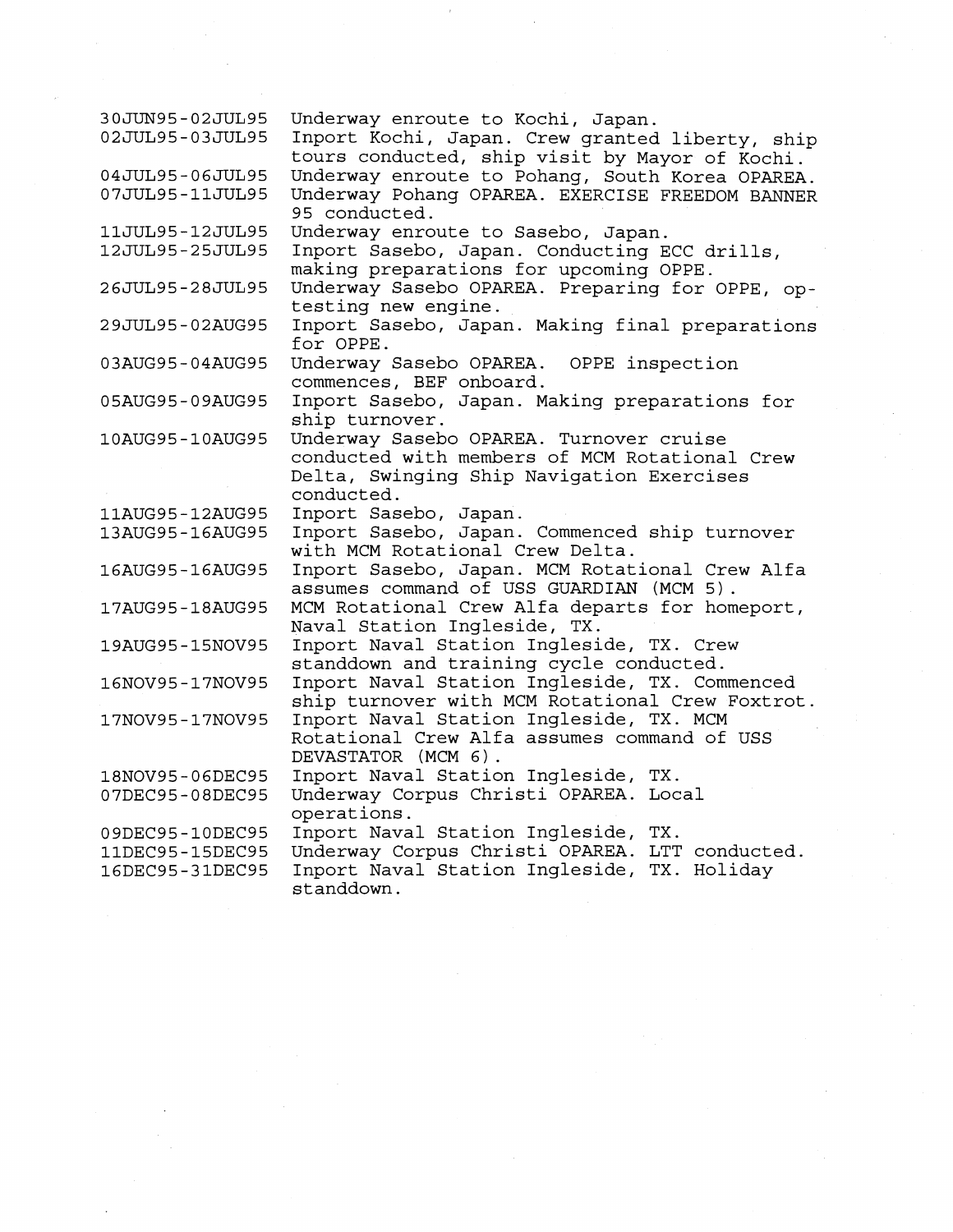#### **NARRATIVE**

MCM Rotational Crew Alfa entered the new year onboard USS SENTRY (MCM **3)** with a holiday standdown that ended Jan 9th. Immediate following the standdown, the crew of SENTRY faced the difficult challenge of preparing for a Mine Readiness Certification Inspection (MRCI) . With a team of inspectors onboard, SENTRY got underway on the 12th of January to commence the MRCI inspection. SENTRY worked diligently over the course of the week demonstrating its ability in both minehunt and minesweep evolutions and eventually received a sat score on MRCI. A brief change of command ceremony was held on the 20th of January as Commanding Officer of ROTCREW ALFA turned SENTRY over to ROTCREW FOXTROT. Following the turnover, Rotational Crew ALFA began a six week standdown that would consist of various training such as<br>Firefighting, Career Information, ESWS, and Departmental Firefighting, Career Information, Training. The standdown period provided a necessary break for the crew's recuperation before the upcoming deployment to Japan.

As March arrived, Rotational Crew ALFA found themselves on a flight to Sasebo, Japan where they would commence the turnover of USS GUARDIAN (MCM **5).** On the 4th of March, Commanding Officers for both Rotational Crew Golf and ALFA completed their turnover. That same day, the Commanding Officer spoke to the crew and informed them the first underway period of the deployment would be delayed due to multiple engine problems. Meanwhile the engineers worked countless hours the entire month of March and were able to get GUARDIAN ready to deploy. On the 2nd of April, GUARDIAN made an attemt to get underway but experienced yet another minor engine problems that would keep her inport another 10 days. After the necessary repairs and upkeep were accomplished, GUARDIAN got underway from Sasebo, japan enroute to Chinhae, South Korea. GUARDIAN arrived in the Chinhae OPAREA on the morning of the 12th of April to commence minehunt and minesweep exercises with the South Korean Navy. After a difficult week of joint exercises and weekend disappointing liberty, GUARDIAN was ready to sail back to Sasebo, Japan where she would stay for the remainder of the month of April.

The first week of May was dedicated to preparing GUARDIAN for an underway cruise to Ulsan and Pohang, South Korea. Rotational Crew Alfa got GUARDIAN underway on the 7th of May enroute to Ulsan Korea to conduct countless minehunt exercises. Extremely bad weather proved to be a difficult opponent as GUARDIAN left Ulsan on the 10th of May and arrives in Pohang on the 11th. The crew was granted liberty upon arrival in Pohang. Though not an eventful tourist attraction, Pohang provided the crew with a slight break from the countless hours of shipbpard repairs and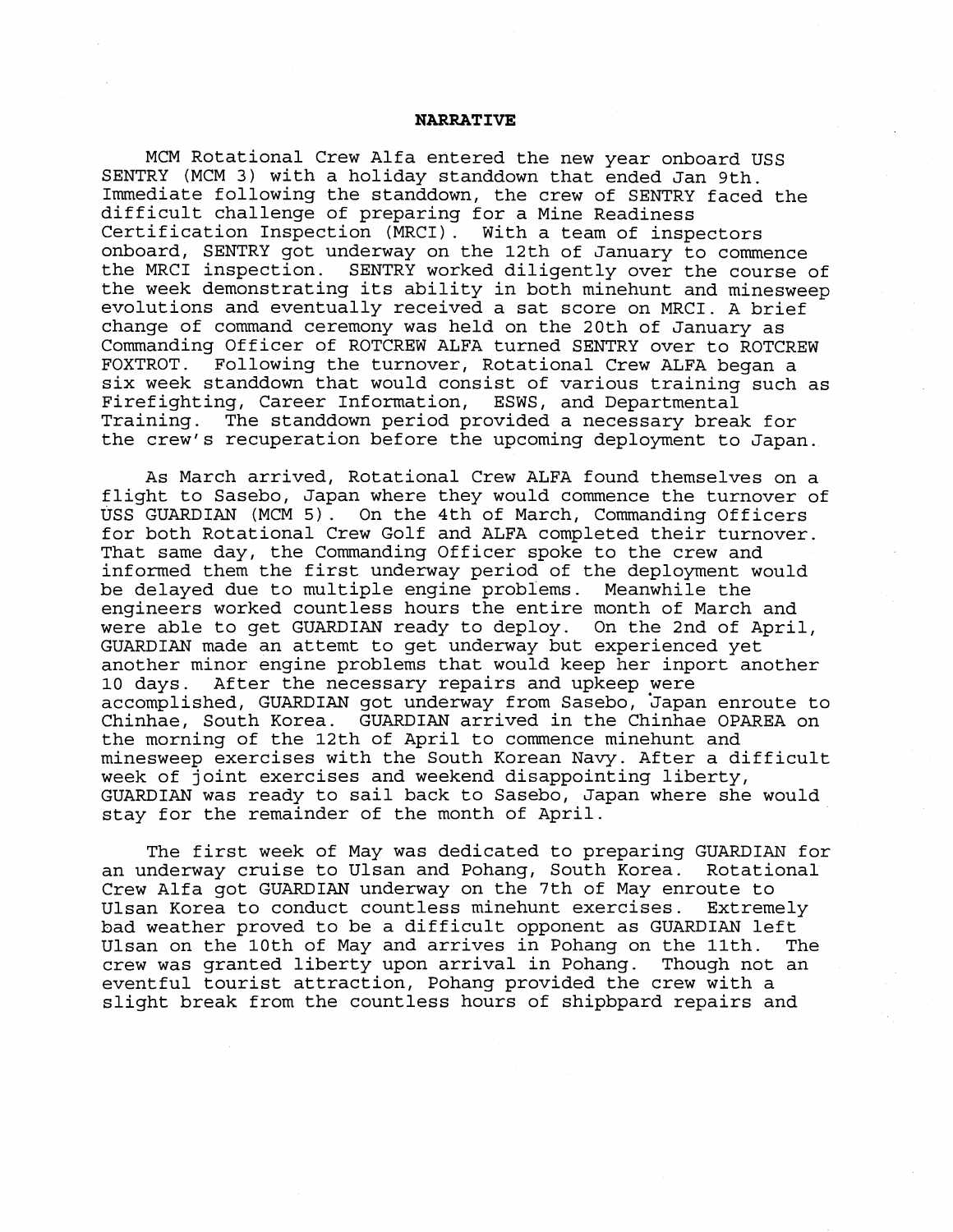underway steaming. After spending a few days doing local operations conducting RSO&I exercises, GUARDIAN pulled out of Pohang on the 19th of May for Yokosuka, Japan. After leaving Pohang GUARDIAN faced the difficult challenge of transitting the Sua Nada Straits, one of the most treacherous currents in the world. On the morning of the 21st, GUARDIAN surprisingly passed through thre straits with little problem.

GUARDIAN arrived in Yokosuka on the 25th of May and began a five week period of Restricted Availability. After conducting numerous training and upkeep the entire month of June, GUARDIAN got underway on the 30th enroute to Kochi Japan. Despite a three day battle with rough, fast seas Alfa Crew pulled in to Kochi the morning of the 2nd. While in Kochi, the crew enjoyed liberty and ship tours were given. On the 3rd of June, the Mayor of Kochi visited the ship. In all, the crew enjoyed the brief stay in Kochi. Unfortunately the 4th of July was a dishaertening day for Rotational Crew ALFA as they could not enjoy a normal holiday routine as they had a mission to accomplish, to sail on to Pohang South Korea. GUARDIAN sailed on again getting closer to a much awaited day they could return home to their families in Corpus Christi Tx. GUARDIAN arrived in the Sua Nada Straits about 1000 on the 5th of July, transitted the 15 mile strait and was out by 1200 the same day. GUARDIAN started its transit north to meet up with the rest of the Freedom Banner participants, GUARDIAN arrived in the Pohang OPAREA about 0700. GERMANTOWN and PATRIOT were already in the oparea ready for minelaying operations to begin. GUARDIAN suffered a mine winch casualty early on that prevented any minesweeping, therefor the ship was tasked with conducting minehunt exercises until 1400 on the 7th of July. After a brief return to port to refuel, GUARDIAN went back out to the OPAREA for Equipment Casualty Control drills and proceeded on to anchorage. After being informed that GUARDIAN will be receiving midshipmen from both the United States Navy and the Korean Navy, the ship did small boat transfers and got underway from anchorage.

The next five days were spent conducting numerous minehunt and minesweep evolutions. The crew put a great deal of effort in to every exercise. On the morning of the 11th of July, GUARDIAN pulled in to Pohang, thus concluding GUARDIAN'S operations for FREEDOM BANNER 95. GUARDIAN departed Pohang the evening of the 12th back to Sasebo Japan. Upon arrival in the Sasebo OPAREA, GUARDIAN started ECC drills, preparing for an upcoming Operational Propulsion Plant Examination.